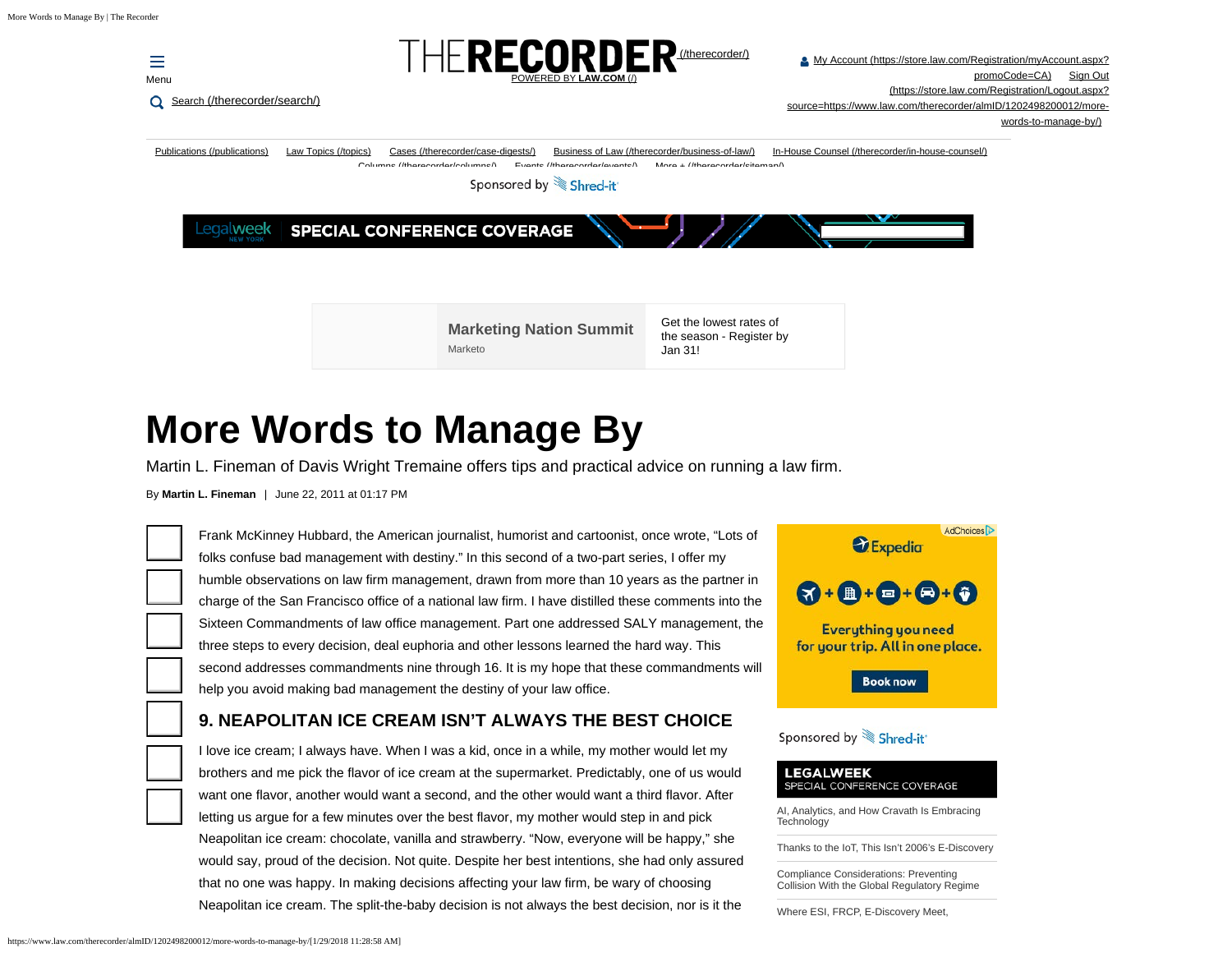choice that will make everyone happy. To be sure, often a compromise is the best decision. But very frequently, a tough choice simply needs to be made and a middle-ground solution will only leave everyone unhappy.

### **10. DON'T JUDGE A BOOK BY ITS COVER**

We all have a variety of preconceptions based on looks or actions. A rainmaker will have matinee idol looks. A trial lawyer should be glib. A corporate lawyer will act a certain way. Now, think about the best rainmakers or trial lawyers or corporate lawyers in your firm or in your town. I bet that many will not at all fit the stereotype. Certainly, one of the biggest rainmakers in my firm would probably be the quietest, most unassuming person in the room. But this lawyer's "bedside manner," excellent knowledge of the industry and quiet confidence make clients flock to his door. Don't judge a book by its cover.

#### **11. DON'T SELECT PRACTICE GROUP LEADERS BASED ON BEING A BIG SHOT**

Being a practice group leader is an immensely important job. The practice group leader must set the tone for the entire practice group and must make many important strategic decisions. Unfortunately, in too many law firms, practice group leader is an honorific conferred on the partner with the most clients in that practice area. In fact, sometimes the person with the most clients or the most seniority (or other not directly relevant credential) will demand to be made practice group chair. Resist this demand. Practice group leader is too important a job to be assigned in that manner. In fact, sometimes making the person with the most clients the practice group chair will be counterproductive for all involved because it will only take time away from that highly successful lawyer spending more time on client work or business development. Leadership ability, financial savvy and strategic sense are the important traits of a practice group chair. The person with the most clients or the most seniority may or may not have those traits. Conversely, for example, the midlevel partner with an MBA and good organizational talents and people skills may be just the one you are looking for.

# **12. AVOID APPOINTING (OR BECOMING) THE DUP**

Like all of corporate America, law firms are suckers for management trends and even fads. Whether requiring everyone to file an annual professional development plan or implementing a TQM program, these initiatives only have benefits if there is follow-through. Unfortunately, far too many law firms loudly and proudly announce a new program of quality circles or best practices, only to file away the committee reports without doing anything to actually implement the program. Along the way, some poor sap (maybe you) is appointed to head up this grand new program. The correct title for this unfortunate individual is DUP, which stands for director of useless programs. Law firms need to be honest with themselves about which high-sounding and seemingly worthwhile programs they are sincerely committed actually to implement. Otherwise, you are merely consigning some poor individual or committee to being the DUP.

[Uncertainty Abound](https://www.law.com/legaltechnews/sites/legaltechnews/2018/01/08/where-esi-frcp-and-e-discovery-meet-uncertainty-abound/)

[Government Data Collection Efforts Yield](https://www.law.com/legaltechnews/sites/legaltechnews/2018/01/16/government-data-collection-efforts-yield-cybersecurity-questions/) [Cybersecurity Questions](https://www.law.com/legaltechnews/sites/legaltechnews/2018/01/16/government-data-collection-efforts-yield-cybersecurity-questions/)

**[More Conference Coverage »](https://www.law.com/sponsored-content/legalweek-new-york-2018/)**



#### **Trending Stories**

- **1 [Meet These Women GCs Who](https://www.law.com/corpcounsel/sites/corpcounsel/2018/01/16/meet-these-women-gcs-who-are-transforming-the-legal-world/) [Are Transforming the Legal](https://www.law.com/corpcounsel/sites/corpcounsel/2018/01/16/meet-these-women-gcs-who-are-transforming-the-legal-world/) [World](https://www.law.com/corpcounsel/sites/corpcounsel/2018/01/16/meet-these-women-gcs-who-are-transforming-the-legal-world/) (/corpcounsel/sites/corpcounsel/2018/01/16/meetthese-women-gcs-who-aretransforming-the-legalworld/)** [CORPORATE COUNSEL](https://www.law.com/corpcounsel/) (/CORPCOUNSEL/)
- **2 [New Pricing Strategies Drive](https://www.law.com/americanlawyer/sites/americanlawyer/2018/01/26/new-pricing-strategies-drive-revenue-gains-at-hogan-lovells/) [Revenue Gains at Hogan](https://www.law.com/americanlawyer/sites/americanlawyer/2018/01/26/new-pricing-strategies-drive-revenue-gains-at-hogan-lovells/) [Lovells](https://www.law.com/americanlawyer/sites/americanlawyer/2018/01/26/new-pricing-strategies-drive-revenue-gains-at-hogan-lovells/) (/americanlawyer/sites/americanlawyer/2018/01/26/newpricing-strategies-driverevenue-gains-at-hoganlovells/)**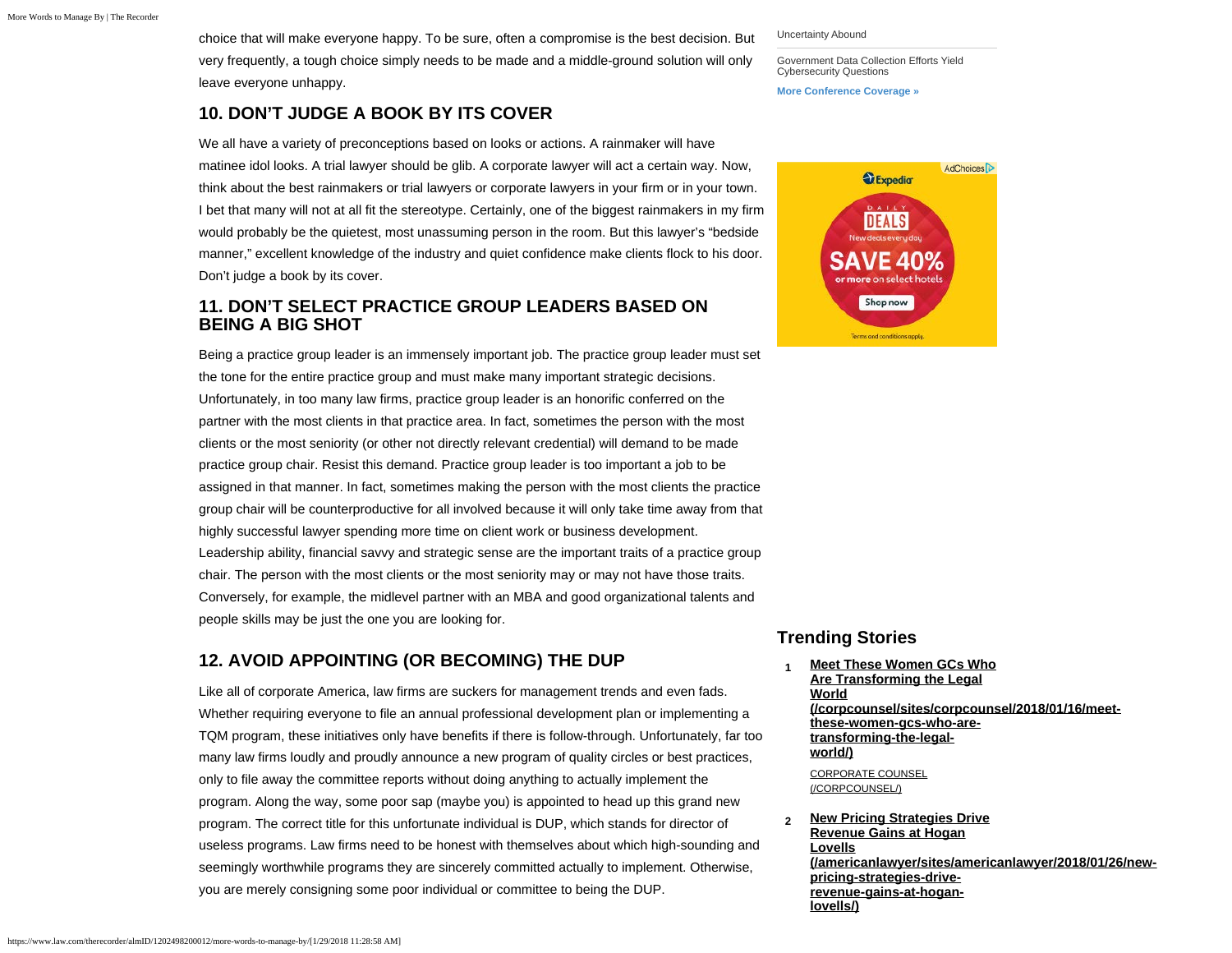## **13. EMAIL, THE SCOURGE OF OUR EXISTENCE.**

Ah, the halcyon days of circa 1992, when email was brand new and shiny. This wonderful invention held the promise of saving us all so much time. No more phone tag. Far fewer letters. The ability to send a message at the end of the day, California time, and have a response from New York waiting when you arrived the next morning. That was the promise, and sometimes the reality, of email. But for many of us, email has become a time and efficiency sinkhole. In these times of 80 to 150 emails per day, it is possible never to accomplish anything other than respond to unimportant emails all day. It is certainly possible to spend vast amounts of time just weeding out trivial messages or, worse, spam.

Just as bad from a management perspective, email tends to spawn a huge number of misunderstandings. By virtue of email's brevity and immediacy, it tends to cause bruised feelings, even when no slight was intended. How often have you sent a lengthy, well-reasoned message only to get back a one word response, "Agreed"? How often have you seen two correspondents locked in an e-mail battle to the death, each determined to have the last word? How often have you seen someone offended by an email that is too casual or too formal, when that never would have occurred if one party or the other had merely picked up the phone? And how much of your time as manager have you spent soothing ruffled feathers caused by emails?

Email isn't going away any time soon, so it is incumbent on a law firm manager to at least tame the beast. Drop in and (briefly) meet with someone, phone if that is not possible, and use email judiciously, being sure always to read your message one last time before pressing "send," looking at the note from the standpoint of the recipient. And preach that others do the same.

#### **14. DON'T SUCCUMB TO GRESHAM'S LAW OF FIRM MANAGEMENT**

Gresham's law is the principle of economics that "bad money drives out good." It means that when two forms of money exist in an economy, only the less intrinsically valuable money (for example, paper money) will circulate, while the more inherently valuable money (for example, gold coins) will disappear. Gresham's law of firm management is the corollary. It is the process of subconsciously allowing all available management time to go to the least productive management pursuits, such as refereeing personality squabbles and tending to unimportant, squeaky wheel stuff, thereby taking away the time needed for more important management pursuits. For example, your choice for today may be (a) to meet with a group of partners and your marketing manager to strategize about getting more work from XYZ Corp., or (b) to spend time arbitrating a hair-pulling match between two partners over whose project a paralegal will do first. I bet you know which holds more value for the firm. But I bet you know which activity you are more likely to get dragged into. Spending a day on the less important pursuit is a shame; spending a week on matters like this is a disaster.

# **15. TRY NOT TO LET OTHERS DICTATE YOUR SCHEDULE**

I would love for this commandment to be, "Don't let others dictate your schedule." But to be

[THE AMERICAN LAWYER](https://www.law.com/americanlawyer/) (/AMERICANLAWYER/)

**3 [Baker McKenzie Associate](https://www.law.com/americanlawyer/sites/americanlawyer/2018/01/25/baker-mckenzie-associate-ditches-big-law-for-the-professional-pitch/) [Ditches Big Law for the](https://www.law.com/americanlawyer/sites/americanlawyer/2018/01/25/baker-mckenzie-associate-ditches-big-law-for-the-professional-pitch/) [Professional Pitch](https://www.law.com/americanlawyer/sites/americanlawyer/2018/01/25/baker-mckenzie-associate-ditches-big-law-for-the-professional-pitch/) (/americanlawyer/sites/americanlawyer/2018/01/25/bakermckenzie-associate-ditchesbig-law-for-the-professionalpitch/)**

[THE AMERICAN LAWYER](https://www.law.com/americanlawyer/) (/AMERICANLAWYER/)

**4 [Federal Jury Finds Atlanta](https://www.law.com/dailyreportonline/sites/dailyreportonline/2018/01/26/federal-jury-finds-atlanta-lawyer-engaged-in-racketeering-enterprise/) [Lawyer Engaged in](https://www.law.com/dailyreportonline/sites/dailyreportonline/2018/01/26/federal-jury-finds-atlanta-lawyer-engaged-in-racketeering-enterprise/) [Racketeering Enterprise](https://www.law.com/dailyreportonline/sites/dailyreportonline/2018/01/26/federal-jury-finds-atlanta-lawyer-engaged-in-racketeering-enterprise/) (/dailyreportonline/sites/dailyreportonline/2018/01/26/federaljury-finds-atlanta-lawyerengaged-in-racketeeringenterprise/)**

[DAILY REPORT ONLINE](https://www.law.com/dailyreportonline/) (/DAILYREPORTONLINE/)

**5 [Summer Associate Hiring](https://www.law.com/americanlawyer/sites/americanlawyer/2018/01/25/summer-associate-hiring-slowed-at-largest-firms/) [Slowed at Largest Firms](https://www.law.com/americanlawyer/sites/americanlawyer/2018/01/25/summer-associate-hiring-slowed-at-largest-firms/) (/americanlawyer/sites/americanlawyer/2018/01/25/summerassociate-hiring-slowed-atlargest-firms/)**

[THE AMERICAN LAWYER](https://www.law.com/americanlawyer/) (/AMERICANLAWYER/)